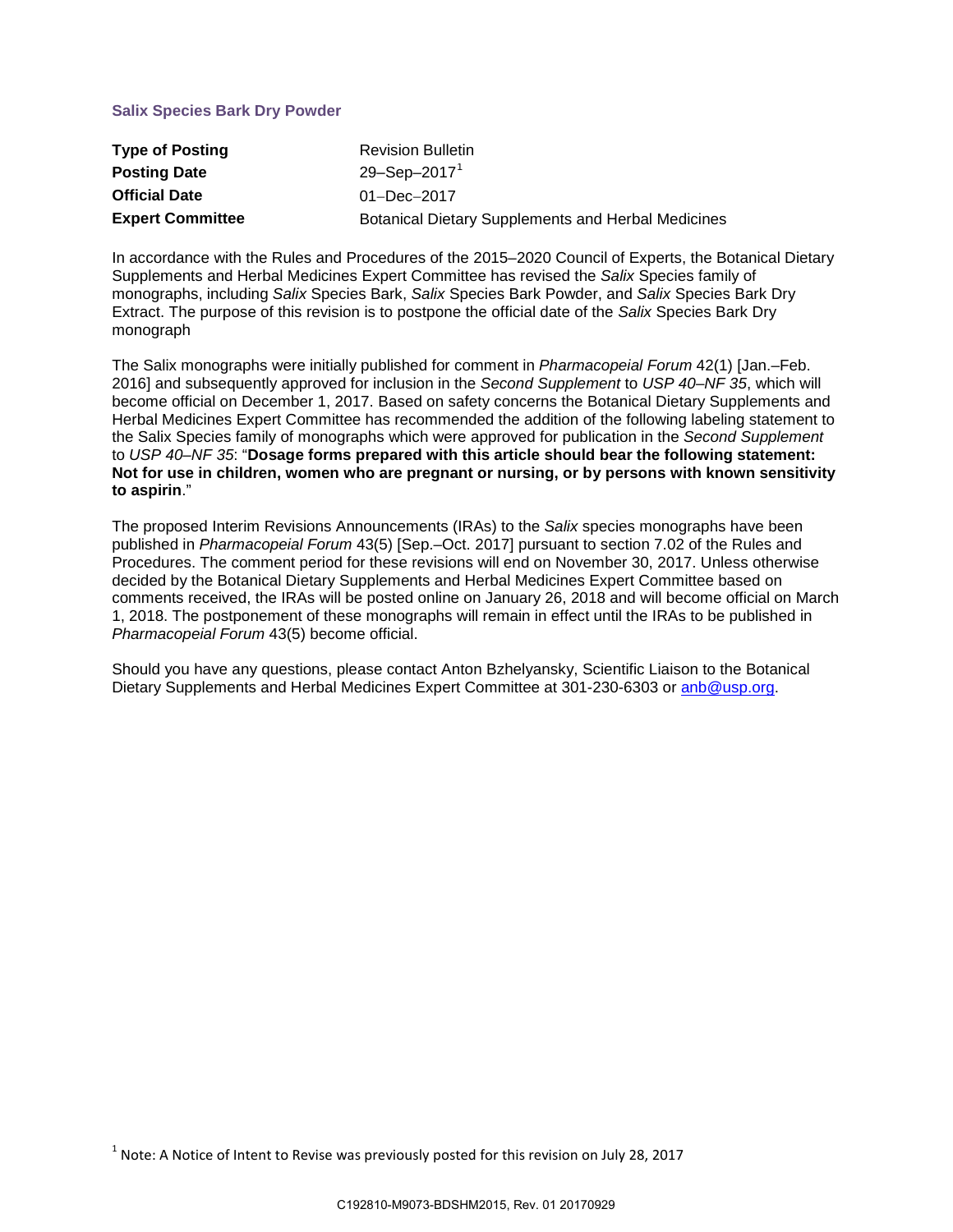*Salix* Species Bark Powder consists of *Salix* Species Bark re- *dard solution are also dueed to fine or very fine powder. It contains NLT 1.50% • B. HPLC* duced to fine or very fine powder. It contains NLT 1.50% of total salicylate derivatives, calculated as salicin **Analysis:** Proceed as directed in the test for Salicylates<br>(C<sub>13</sub>H<sub>18</sub>O<sub>7</sub>) on the dried basis. Salix Species Bark Powder *Profile and Limit of Free Salicin*.<br>contain contains NMT 1.50% of free salicin, calculated on the **Acceptance criteria:** The *Sample solution* exhibits peaks dried basis. at retention times corresponding to those of salicin and

## •**A. HPTLC FOR ARTICLES OF BOTANICAL ORIGIN** 〈**203**〉 **COMPOSITION**

**Standard solution A:** 1.50 mg/mL of USP Salicin RS in • **CONTENT OF SALICIN**

methanol **Diluent:** Methanol and water (1:1) **Standard solution B:**<sup>30</sup> mg/mL of USP *Salix* Species **Solution A:** 0.01% trifluoroacetic acid Bark Dry Extract RS in methanol. Sonicate for 10 min, centrifuge, and use the supernatant. **Mobile phase:** See *Table 1*. **Sample solution A:** Suspend 1000 mg of *Salix* Species

Bark Powder in 10.0 mL of methanol. Sonicate for 10 **Table 1** min, centrifuge, and use the supernatant.

**Relative humidity:** Condition the plate to a relative

**Derivatization reagent:** Sulfuric acid and methanol (1:9). Slowly add sulfuric acid to ice-cold methanol.

- 
- Apply the *Samples* as bands and dry in air. Develop in aliquots of methanol and filter into the same 100-<br>a saturated chamber, and dry in a current of air for 5 volumetric flask. Adjust with water to volume, mix min. Treat with *Derivatization reagent*, heat at 100° for 5 min, and examine under white light.
- **System suitability:** Under white light, the derivatized unit pore size, discarding the informatographic system chromatographic system chromatogram of *Standard solution B* displays, in the **Chromatographic system** middle third of the plate, three brown bands: the (See *Chrom* lower corresponds to the salicin band in *Standard solu*. lower corresponds to the salicin band in *Standard solu*<br>tion A; the one above it is due to salicortin; the top **Detector:** UV 270 nm *tion A*; the one above it is due to salicortin; the top **Detector:** UV 270 nm band is due to tremulacin. A faint band, which may **Column:** 4.6-appear between the salicortin and tremulacin bands, is packing L1 appear between the salicortin and tremulacin bands, is  $\qquad$  packing L1 and parameters  $30^{\circ}$  due to tremuloidin. Two darker brown bands are seen **Column temperature**:  $30^{\circ}$ due to tremuloidin. Two darker brown bands are seen **Column temperature:**<br>in the lower third of the plate: one proximate to the **Flow rate:** 1.0 mL/min in the lower third of the plate: one proximate to the **Flow rate:** 1.0 mL/min application line; another, more intense, above it. **Injection volume:**<sup>10</sup> <sup>µ</sup><sup>L</sup>
- **Acceptance criteria:** Under white light, the derivatized **System suitability** chromatogram of *Sample solution A* shows one or sev- **Sample:** *Standard solution A* eral dark bands due to different salicin esters, whose **Suitability requirements**<br>
position and intensity are contingent on the *Salix* spe-**Tailing factor:** 0.8–2.0 for the salicin peak position and intensity are contingent on the *Salix* spe-<br>cies being used. The salicylate bands of interest are predominantly located in the middle third of the plate, cin pear in replication of the salicin and tremulacin bands of **Analysis** demarcated by the salicin and tremulacin bands of **Analysis** *Standard solution B*. The salicin band in *Sample solution* **Samples:** *Standard solution A* and *Sample solution <sup>A</sup>*, corresponding to that in *Standard solution A*, may be Using the chromatogram of the *Standard solution* A, faint or not visible. Additional bands may be seen in identify the salicin in identify the salicin peak in the *Sample solution* of *Sample solution* in the *Sample solution* of *Sample solution* in the *Sample solution* o

*Change to read: Sample solution A* and *Sample solution B*. In *Sample solution B*, the bands due to salicin esters are not present, while the salicin band corresponding to that in *Stan-* **.** *dard solution A* **is the principal band observed. The sali- <b>and <b>Sality** Species Bark Powder **Alternative Constant Constant Constant** Cin band in Sample solution A is of lower intensity than *cin band in <i>Sample solution A* is of lower intensity than the corresponding band in *Standard solution A*. The sal-**(This monograph is postponed indefinitely.).** (RB 1-Dec-2017) the corresponding band in *Standard solution A*. The sal-**IFFORT IS A ISLAM** in *Sample solution B* is of comparable or internal parameters of *Salix* Species Bark re-<br> *Salix* Species Bark Powder consists of *Salix* Species Bark re-<br> *Salix* Species Bark Powder consists of *Sal* 

salicin derivatives in the Standard solutions. **IDENTIFICATION**

| ۰.<br>. .<br>×<br>M<br>٠ |  |
|--------------------------|--|
|--------------------------|--|

| min, centrifuge, and use the supernatant.                                                                                    |       |                   |                   |
|------------------------------------------------------------------------------------------------------------------------------|-------|-------------------|-------------------|
| <b>Sample solution B:</b> Combine 5.0 mL of Sample solution                                                                  | Time  | <b>Solution A</b> | <b>Solution B</b> |
| A with 1.0 mL of 50-mg/mL anhydrous sodium carbon-                                                                           | (min) | (%)               | (%)               |
| ate. Cap tightly and incubate at $60^{\circ}$ for 10 min. Cen-<br>trifuge and use the supernatant.<br>Chromatographic system |       | 90                |                   |
|                                                                                                                              | 10    | 85                |                   |
|                                                                                                                              | 30    | 50                | 50                |
| Adsorbent: Chromatographic silica gel with an aver-                                                                          | 32    |                   | 90                |
| age particle size of 5 $\mu$ m (HPTLC plate) <sup>1</sup>                                                                    | 35    |                   | 90                |
| Application volume: $5.0 \mu L$ each of Standard solution                                                                    |       |                   |                   |
| A, Standard solution B, and Sample solution A and                                                                            |       | 90                |                   |
| 6.0 $\mu$ L of <i>Sample solution B</i> as 8-mm bands                                                                        | 45    | 90                |                   |

**Standard solution A:** 0.50 mg/mL of USP Salicin RS in Diluent **Temperature:** Ambient, not to exceed 30° *Diluent*

**Developing solvent system:** Ethyl acetate, methanol, **Sample solution:** Accurately weigh about 1.3 g of *Salix* and water (77:13:10) Species Bark Powder, transfer to a 200-mL round-bot-**Developing distance:** 6 cm **beveloping 6 cm** tom flask, and add 40 mL of methanol and 3 mL of **Derivatization reagent:** Sulfuric acid and methanol **1 N** sodium hydroxide. Attach the condenser and heat (1:9). Slowly add sulfuric acid to ice-cold methanol. under reflux for 2 h, with intermittent shaking. Allow<br>to cool, neutralize with 3 mL of 1 N hydrochloric acic Analysis<br>
Analysis **Analysis** to cool, neutralize with 3 mL of 1 N hydrochloric acid,<br> **Samples:** Standard solution A, Standard solution B, and pass through a paper filter into a 100-mL volumet **Samples:** *Standard solution A*, *Standard solution B*, and pass through a paper filter into a 100-mL volumet-*Sample solution A*, and *Sample solution B* ric flask. Wash the round-bottom flask twice with 5-mL a saturated chamber, and dry in a current of air for 5 volumetric flask. Adjust with water to volume, mix<br>min. Treat with *Derivatization reagent*, heat at 100° for well, allow to equilibrate to room temperature, and readjust with water. Pass through a PTFE filter of 0.45-<br>um pore size, discarding the initial 3 mL of the filtrate.

**Relative standard deviation:** NMT 2.0% for the salicin peak in replicate injections

chromatogram. 1. A suitable commercially available plate is HPTLC Silica Gel 60 F254 from EMD Millipore (e.g., Part No. 1.05642.0001).

2017 The United States Pharmacopeial Convention *All Rights Reserved.*